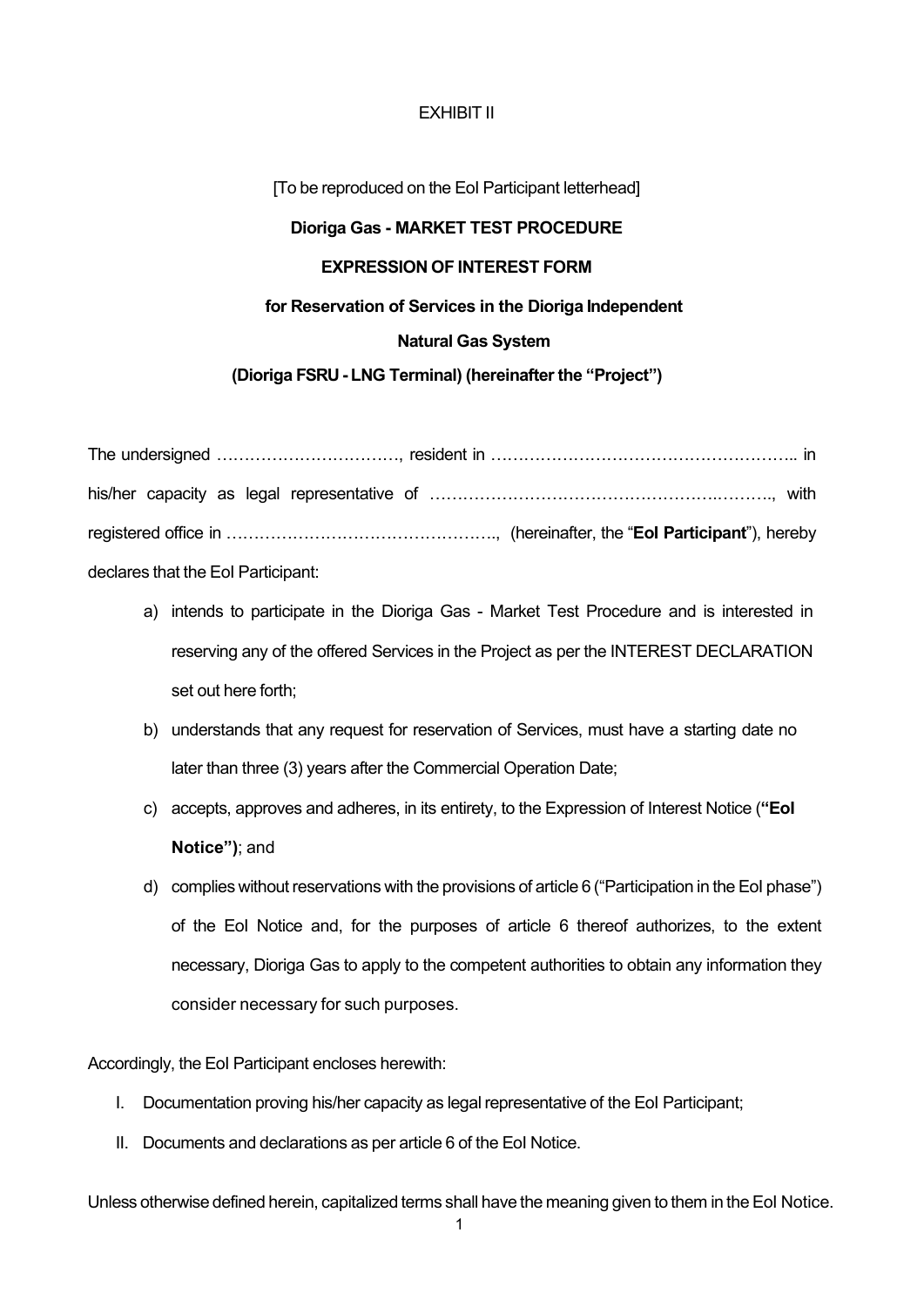## **INTEREST DECLARATION**

The undersigned hereby declares to be interested in reserving firm Capacity and other offered Services on a long-term basis throughthe Project. Interest in reserving Natural gas or LNG Volumes in the Project are to be expressed as defined per each Service. Any expressed interest for any of the offered Services must refer to an initiation date, before January 2<sup>nd</sup>, 2027.

The assumed "**Commercial Operation Date**" will be within Q4 2023. Services are reserved for the User and shall be paid for whether User uses them or not. However, Dioriga Gas will develop appropriate provisions under the Network Code, in order for Users to be able to trade reserved Services in the secondary market.

## **Interest for "Product A"**

| Would you be interested in reserving bundled services on a firm basis in the |
|------------------------------------------------------------------------------|
| Dioriga FSRU with a duration of minimum one (1) and up to twenty-five (25)   |
| years?                                                                       |

(Please, fill in the provided fields, and/or use the free-text field)

| Bundled Service [kWh/day] :<br>Duration [years]:<br>Initiation Date [month/year]: |                                                                                                   |
|-----------------------------------------------------------------------------------|---------------------------------------------------------------------------------------------------|
|                                                                                   | e.g. years 2025 to 2030: capacity1, years 2030 to<br>2032: capacity2, , year 2033: capacity3, etc |
| Free Text:                                                                        |                                                                                                   |
|                                                                                   |                                                                                                   |
|                                                                                   |                                                                                                   |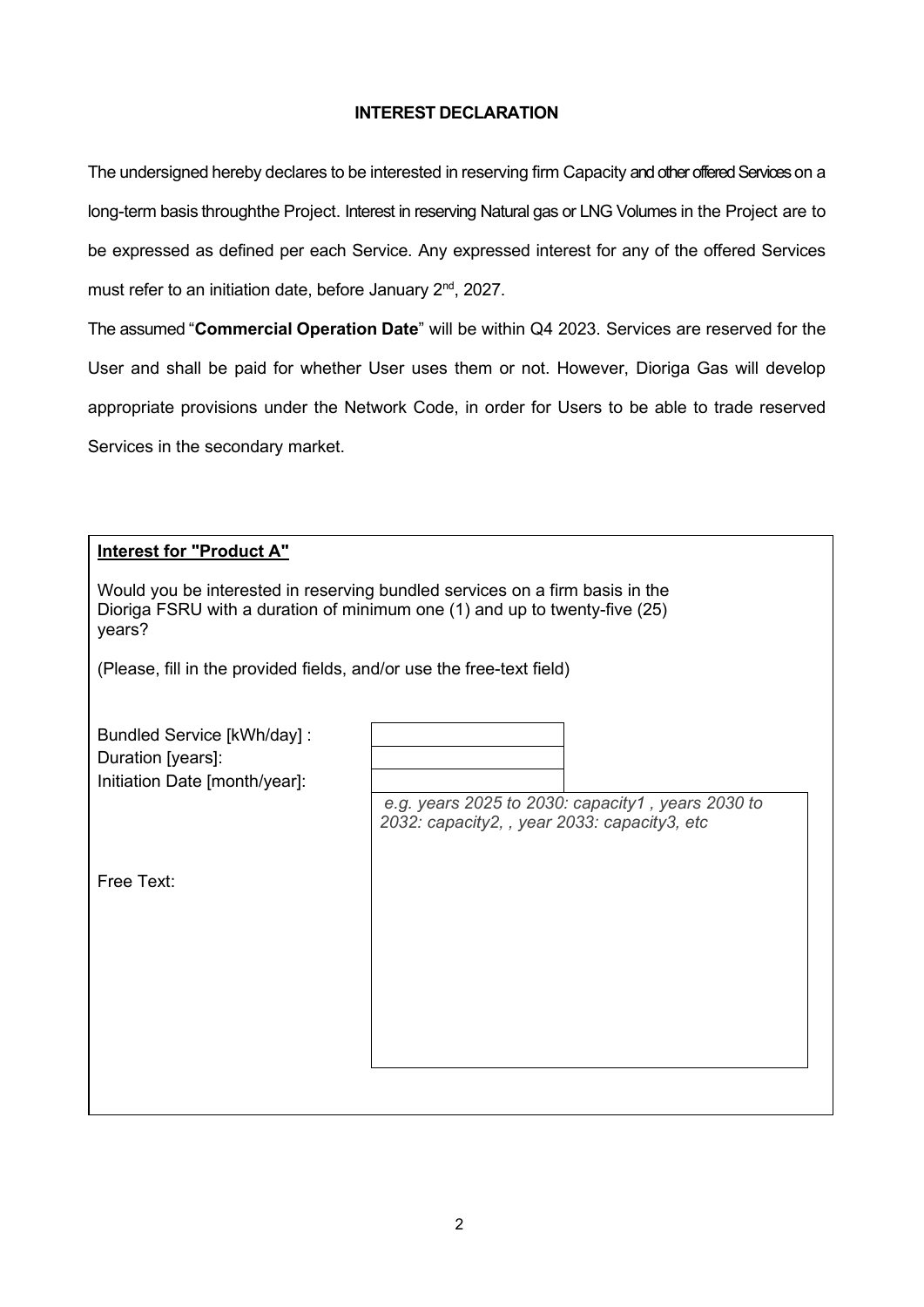| <b>Interest for "Product B"</b>                                       |                                                                                 |
|-----------------------------------------------------------------------|---------------------------------------------------------------------------------|
| with a duration of minimum one (1) and up to twenty-five (25) years?  | Would you be interested in reserving unbundled services in the Dioriga FSRU     |
| (Please, fill in the provided fields, and/or use the free-text field) |                                                                                 |
|                                                                       |                                                                                 |
| <b>Additional Regasification Capacity</b><br>[kWh/day]:               |                                                                                 |
| Duration [years]:                                                     |                                                                                 |
| <b>Initiation Date:</b>                                               | e.g. years 2025 to 2030:                                                        |
|                                                                       | additional regasification capacity 5.000.000 kWh/d<br>during months July - Sept |
| Free Text:                                                            |                                                                                 |
|                                                                       |                                                                                 |
|                                                                       |                                                                                 |
|                                                                       |                                                                                 |
|                                                                       |                                                                                 |
|                                                                       |                                                                                 |
|                                                                       |                                                                                 |
|                                                                       |                                                                                 |
| <b>Additional Storage Capacity</b><br>[kWh/day]:                      |                                                                                 |
| Duration [years]:                                                     |                                                                                 |
| Initiation Date [month/year]:                                         |                                                                                 |
|                                                                       |                                                                                 |
|                                                                       |                                                                                 |
| Free Text:                                                            |                                                                                 |
|                                                                       |                                                                                 |
|                                                                       |                                                                                 |
|                                                                       |                                                                                 |
|                                                                       |                                                                                 |
|                                                                       |                                                                                 |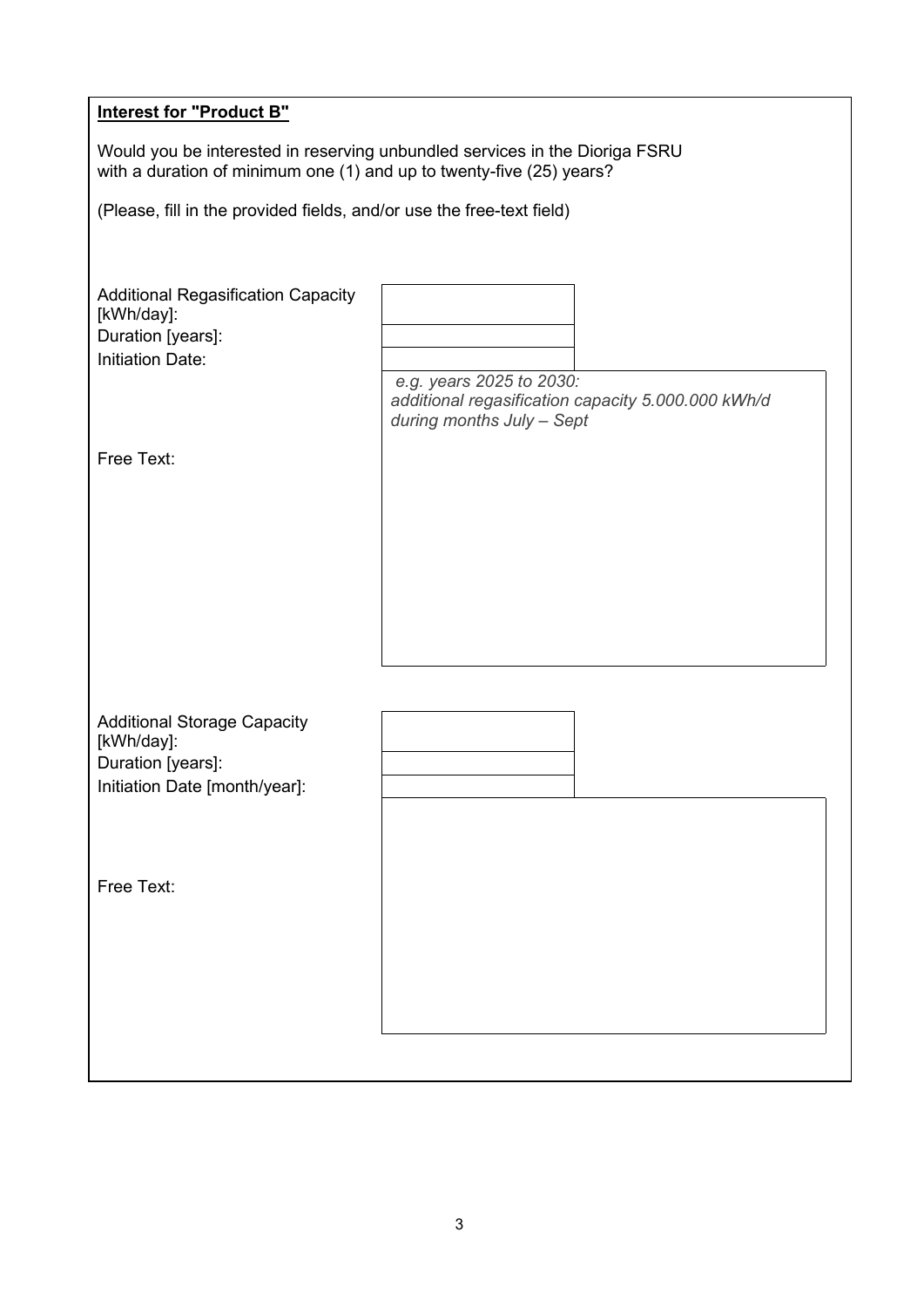|  | <b>Interest for "Product C"</b> |  |  |  |
|--|---------------------------------|--|--|--|
|--|---------------------------------|--|--|--|

Would you be interested in reserving small-scale LNG services in the Dioriga FSRU with a duration of minimum one (1) and up to twenty-five (25) years?

(Please, fill in the provided fields, and/or use the free-text field)

# **LNG Bulk-Breaking (max 10,000**

**m3 LNG per cargo)**

Number of Cargoes per year: Duration [years]: Initiation Date [month/year]:

Free Text:

Free Text:

*e.g. years 2024 to 2026: 30 Cargoes per year years 2025 to 2030: 50 Cargoes per year*

## **LNG Bunkering (max 5,000 m3 LNG per cargo)** Number of Cargoes per year: Duration [years]: Initiation Date [month/year]:

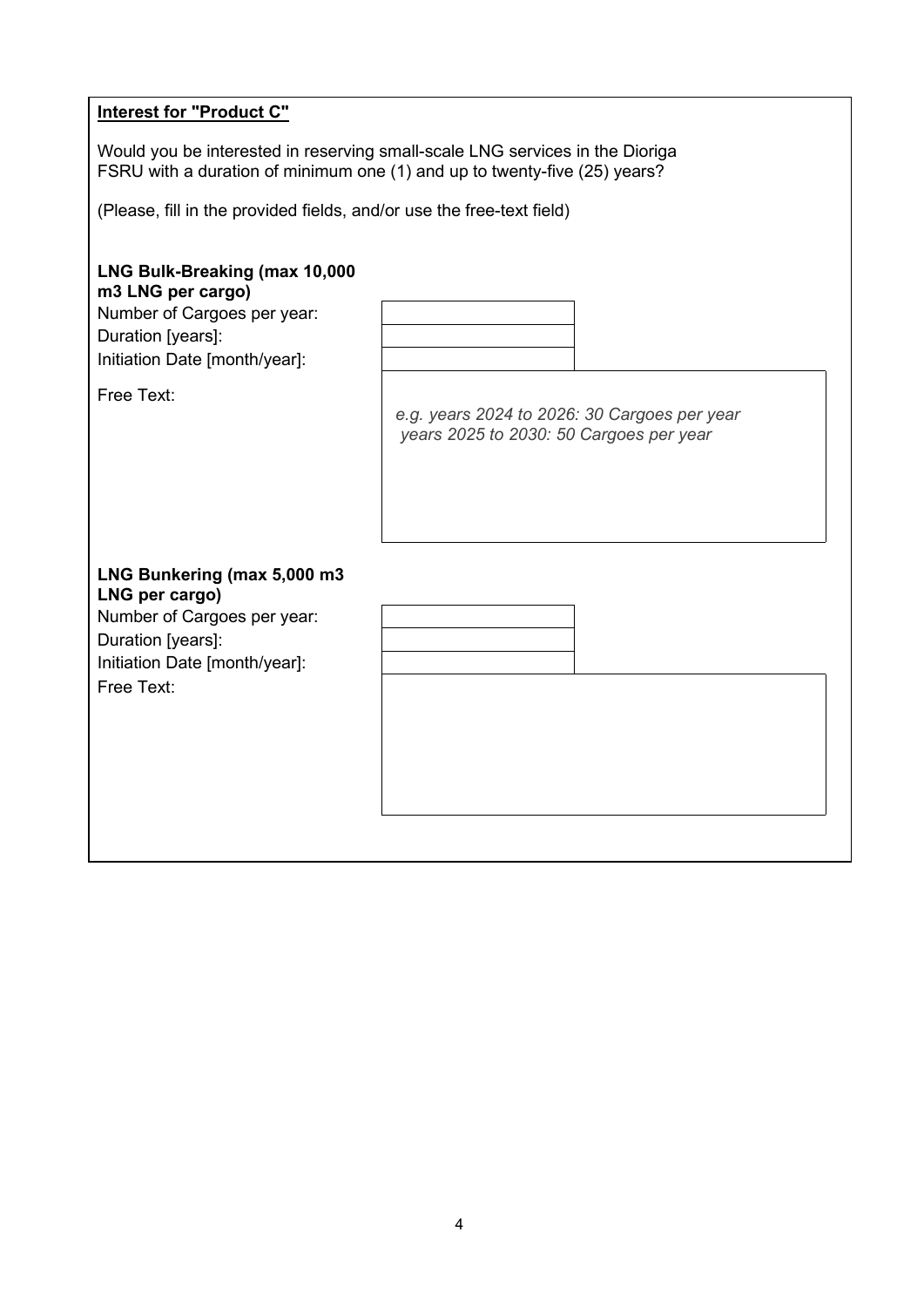# **Interest for "Product D"**

Would you be interested in reserving Truck-Loading services in the Dioriga FSRU with a duration of minimum one (1) and up to twenty-five (25) years?

(Please, fill in the provided fields, and/or use the free-text field)

| (approx. 280 MWh per Truck)<br>Number of Truck Loadings per year: |  |                                                                                         |
|-------------------------------------------------------------------|--|-----------------------------------------------------------------------------------------|
| Duration [years]:                                                 |  |                                                                                         |
| Initiation Date [month/year]:                                     |  |                                                                                         |
|                                                                   |  | e.g. years 2024 to 2026: 100 trucks per year<br>years 2025 to 2030: 200 trucks per year |
| Free Text:                                                        |  |                                                                                         |
|                                                                   |  |                                                                                         |
|                                                                   |  |                                                                                         |
|                                                                   |  |                                                                                         |
|                                                                   |  |                                                                                         |
|                                                                   |  |                                                                                         |

The submission of this expression of Interest shall neither commit the EoI Participant to submit a binding offer nor commit Dioriga Gas to invest in, or realize the Project.

[Place], [Date]

[Name and Position]